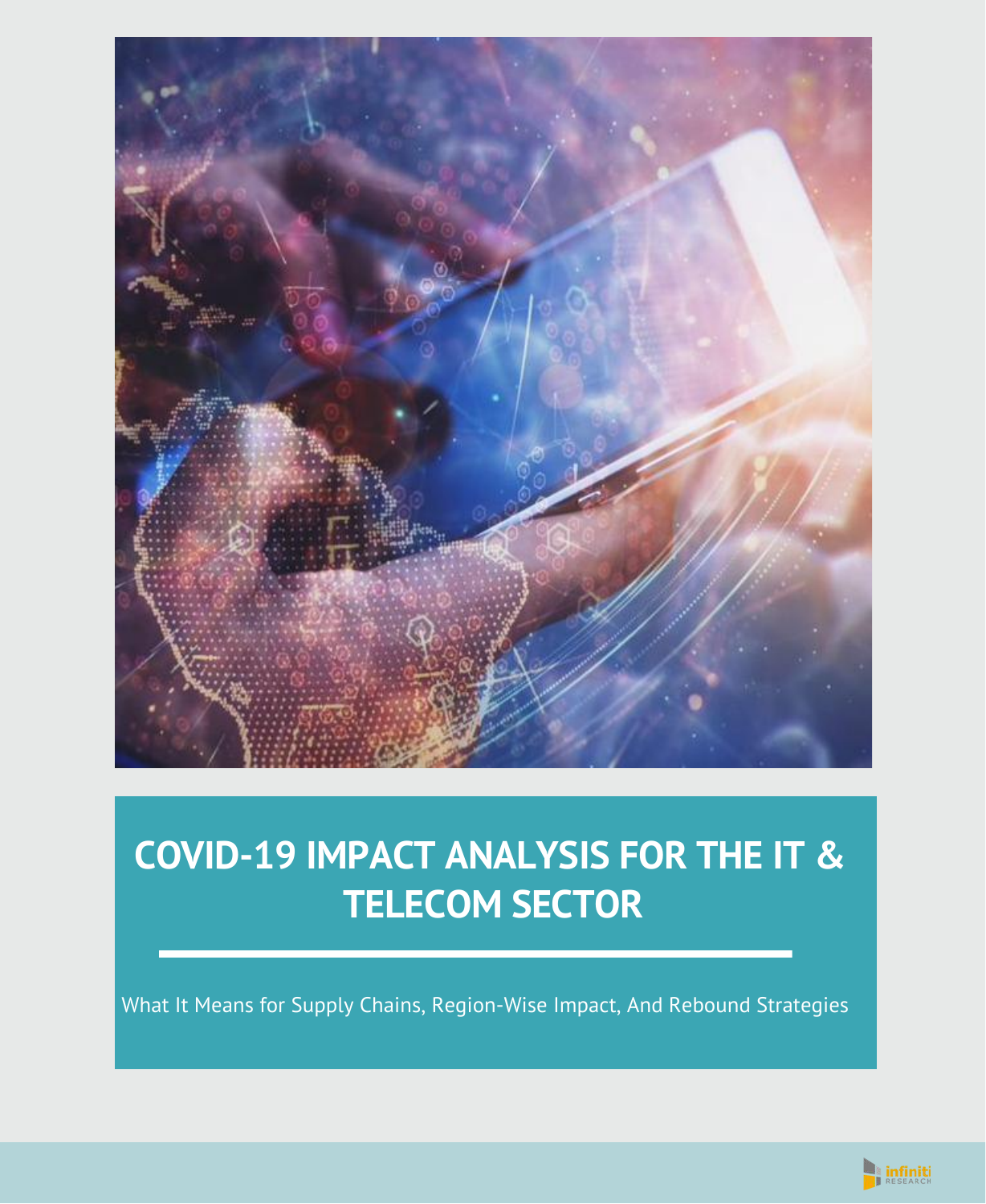The IT and telecom sectors across the globe are facing increasingly tough times with the coronavirus outbreak. As people become compelled to stay at home due to nationwide lockdowns and government restrictions imposed on movement in public, the data usage and the need for network resiliency are on the rise. Now more than ever, there is an urgency for telcos to cater to the rising data requirements while managing the usage surge efficiently to ensure network reliability and resilience. Proactive, datadriven, and agile crisis response by telecommunication companies can help shape stakeholder attitudes far into the future.



 $J_0J_0$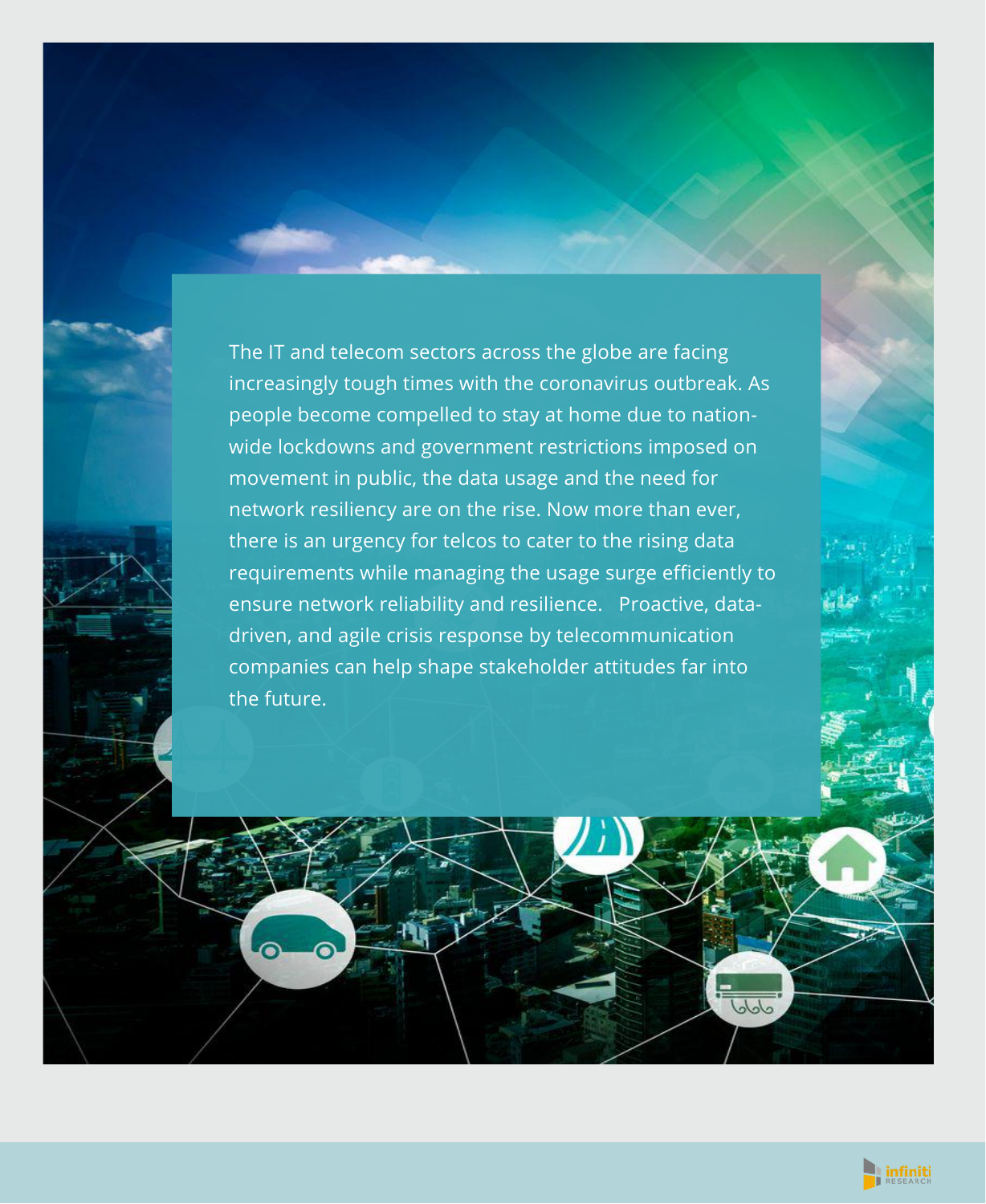# **COVID-19 impact on industry supply chains**



During the coronavirus crisis, remote working and video conferencing have quickly emerged as critical enablers for business operations across industries. This new trend, however, has had some significant negative impact on the supply chains of telecom companies.

#### **Disruption in equipment transportation**

As remote working or work from home is becoming a norm due to the pandemic, there has been a massive spike in orders for laptops and related hardware during the past few months. However, the supply of components is quickly drying up due to disruptions in the transportation of goods.

#### **Limited availability of rawmaterialssourced fromChina**

The COVID-19 outbreak has resulted in a supplyshortage, which has driven the Chinese vendors to increase the components price by 2%–3%. This has increased the pressure on several top IT & telecom brands that depend on China for raw materials and product components. The reduced number of flights to and from China has also impacted air cargo capacity, further impacting supply chains.

#### **Increase in IT spending on servers and networks**

To ensure employee productivity despite lockdowns, organizations are shifting to the 'work-from-home'culture. As a result, videoconferencing and remote access are witnessing high demand to support seamless workflow. Globally, IT software spending is expected to increase by approximately 2% in 2020 due to the rapid adoption of public cloud and automation. There is also a significant growth in spending on specialized software for remote operations such as video conferencing tools and cloud-based security tools.

#### **Closure of telecomretailstores**

Approximately 50% of retail stores of top telecom operators in the US have been closed, leading to a limited number of new customer addition for the company. For agile telecom operators that have rapidly adapted to changing market trends, the increased adoption of digital sales platforms due to store shutdowns is expected to accelerate retail rationalization and improve margins.

**[CONTACT](https://www.infinitiresearch.com/contact-us?pk_campaign=IRWP&pk_source=IRWPweek34&pk_medium=IRWP1.1week34&pk_keyword=Telecom%20and%20IT) US**

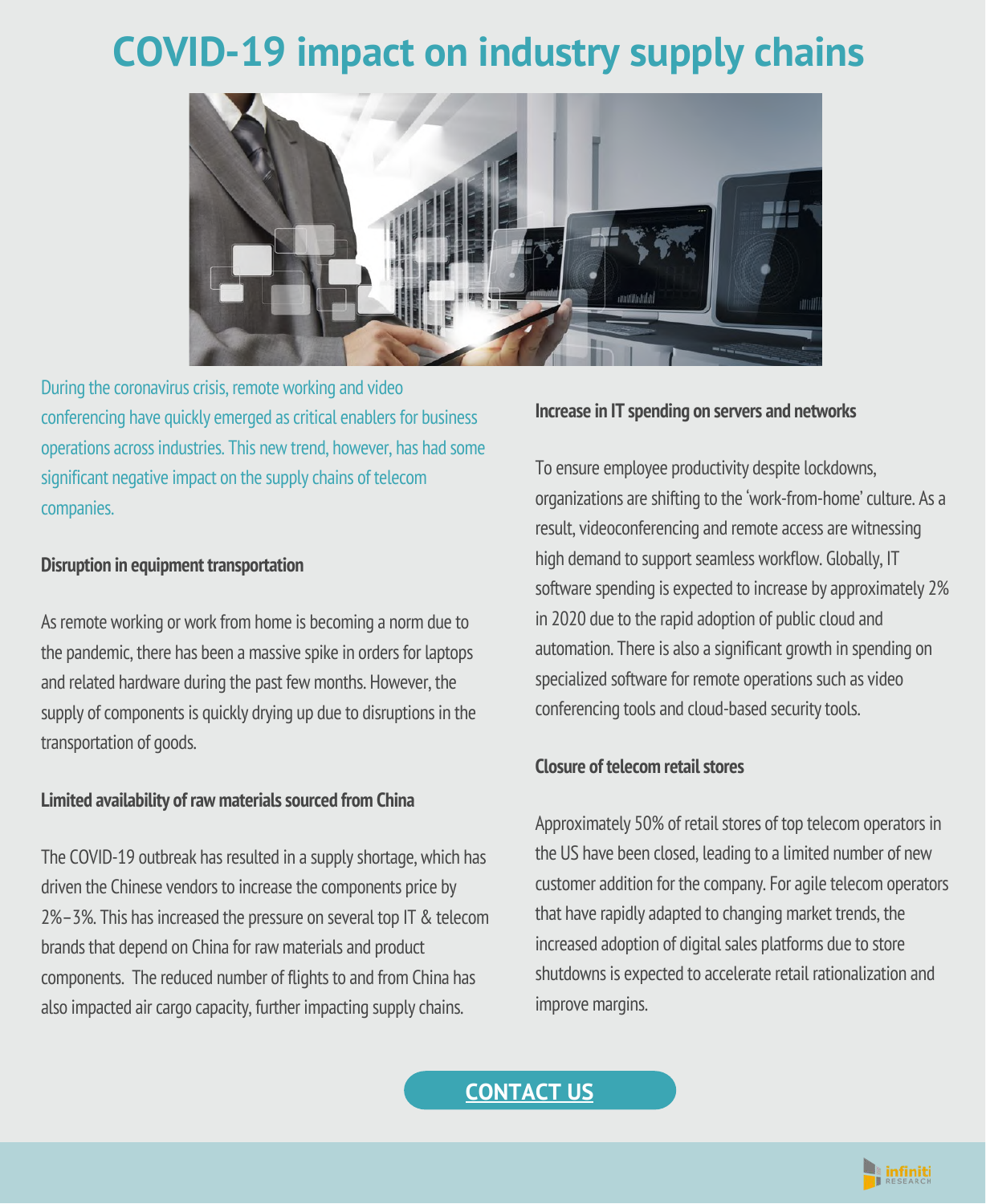# **2%– 3%**

decline is expected in IT service spending due to reduced economic activities amid the coronavirus outbreak

# 

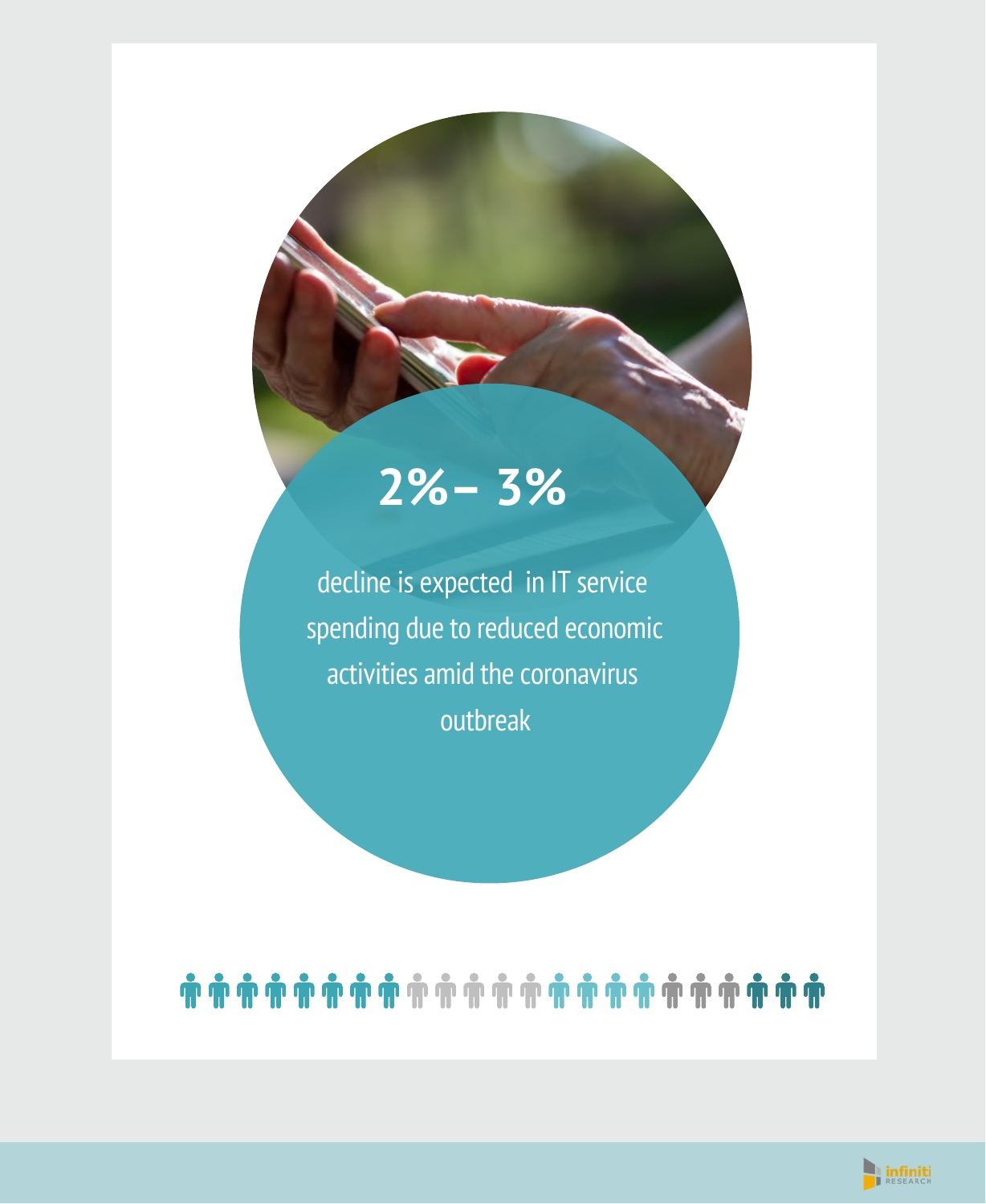

## **Impact of COVID-19 on Europe and North America**

### **Impact on telecom industry**

The unswerving need for reliable Wi-Fi broadband networkconnectivity and data requirements are leading to growth in robust network supply by telecom vendors. In the UK, Vodafone and few other network vendors have increased their network charges by 2.2%–2.7%. They are investing in building new masts or towers and increasing network capacity to enhance the customer experience. 5G network launch will be delayed in Europe and the US to unload data (especially video) traffic due to congested 4G-LTE networks and growing preference for broadband and Wi-Fi compared to mobile networks.

### **Impact on IT industry**

The US tech industry is expected to face severe disruptions due to its dependency on China for product procurement. Furthermore, the ICT infrastructure supplychain is being disrupted by factory shutdowns, which could limit the availability of components for 5G RAN and optical equipment. As a result of production slowdowns and closures across the globe, leading suppliers of components and raw materials to IT companies in the US and North America have recorded millions of dollars in losses in the Q1 of 2020 alone. Want more information with data-backed insights and market trends? **Get in [touch](https://www.infinitiresearch.com/contact-us) with an industry expert.**

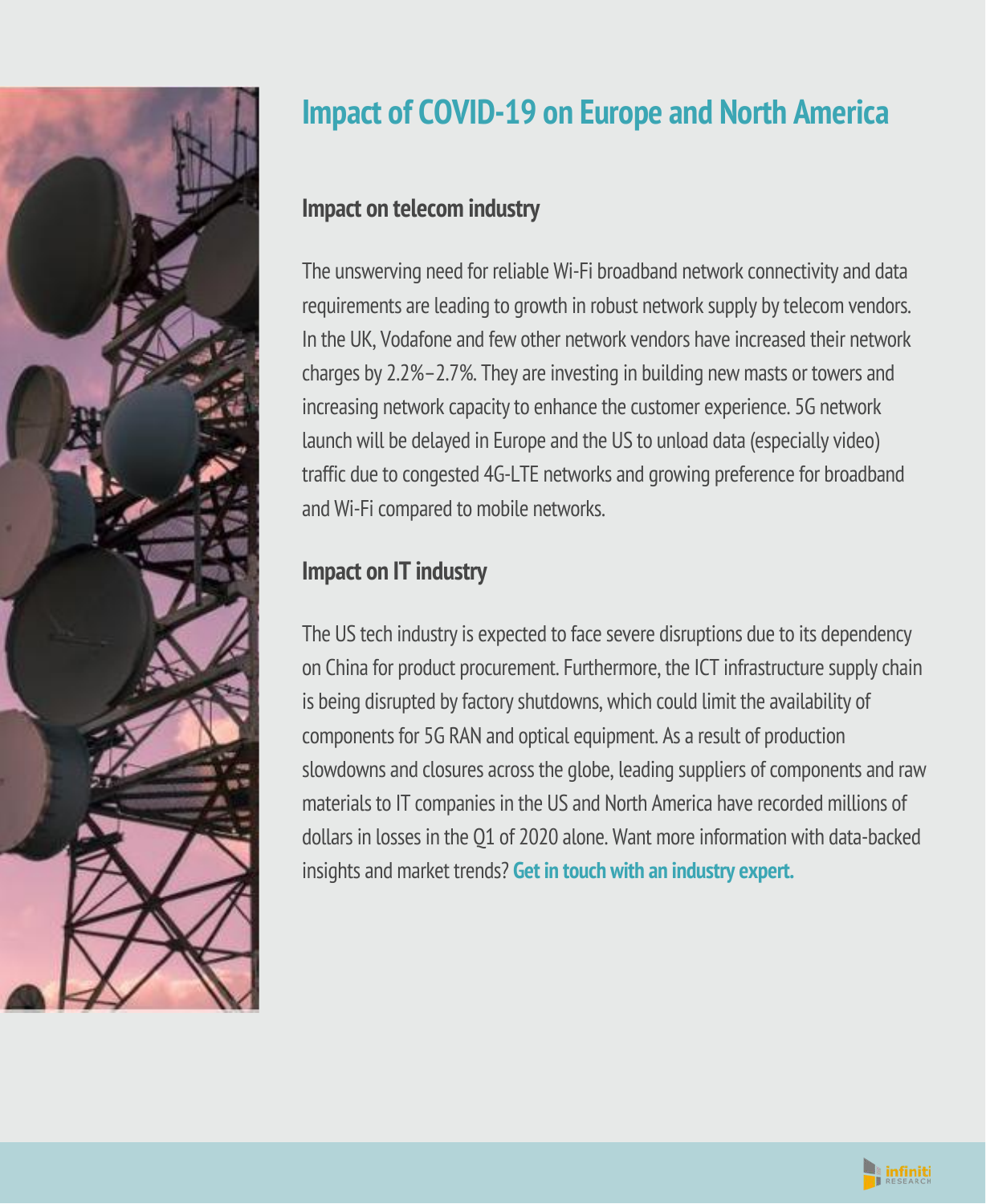### **Impact of COVID-19 on Asia-Pacific**

#### **Impact on telecom industry**

As the demand for data and network requirements skyrocket, a common trend observed in Asia-Pacific countries is the customers switching to telecom operators that offer services at a more economical rate. Post the COVID-19 outbreak, China's telecom operators have been reporting a loss of more than 8 million users over January and February 2020. According to a recent report, China Telecom Corp. lost 5.6 million users, while China Unicom Hong Kong Ltd.'s subscriber base fell by 1.2 million users in January 2020. In India, Reliance Jio is offering prepaid plans at a lower and economical rate when compared to their counterparts in the market. To cater to these demands and thrive, Reliance Jio and Vodafone Idea have increased their per day internet data limit within the existing prepaid plan.

### **Impact on IT industry**

The ongoing crisis has profoundly impacted the IT sector in the Asia-pacific region. Foxconn Technology Group, a manufacturer and supplier of Apple components, incurred a profit declined of 90% in Q1 2020 due to supply chain disruptions in China. Its net profit for the first three months in 2020 fell by 89% compared to the same time period in the previous year (Q1 2019). Huawei, China's largest tech company, has experienced a fall of 15% in its mobile phone production.



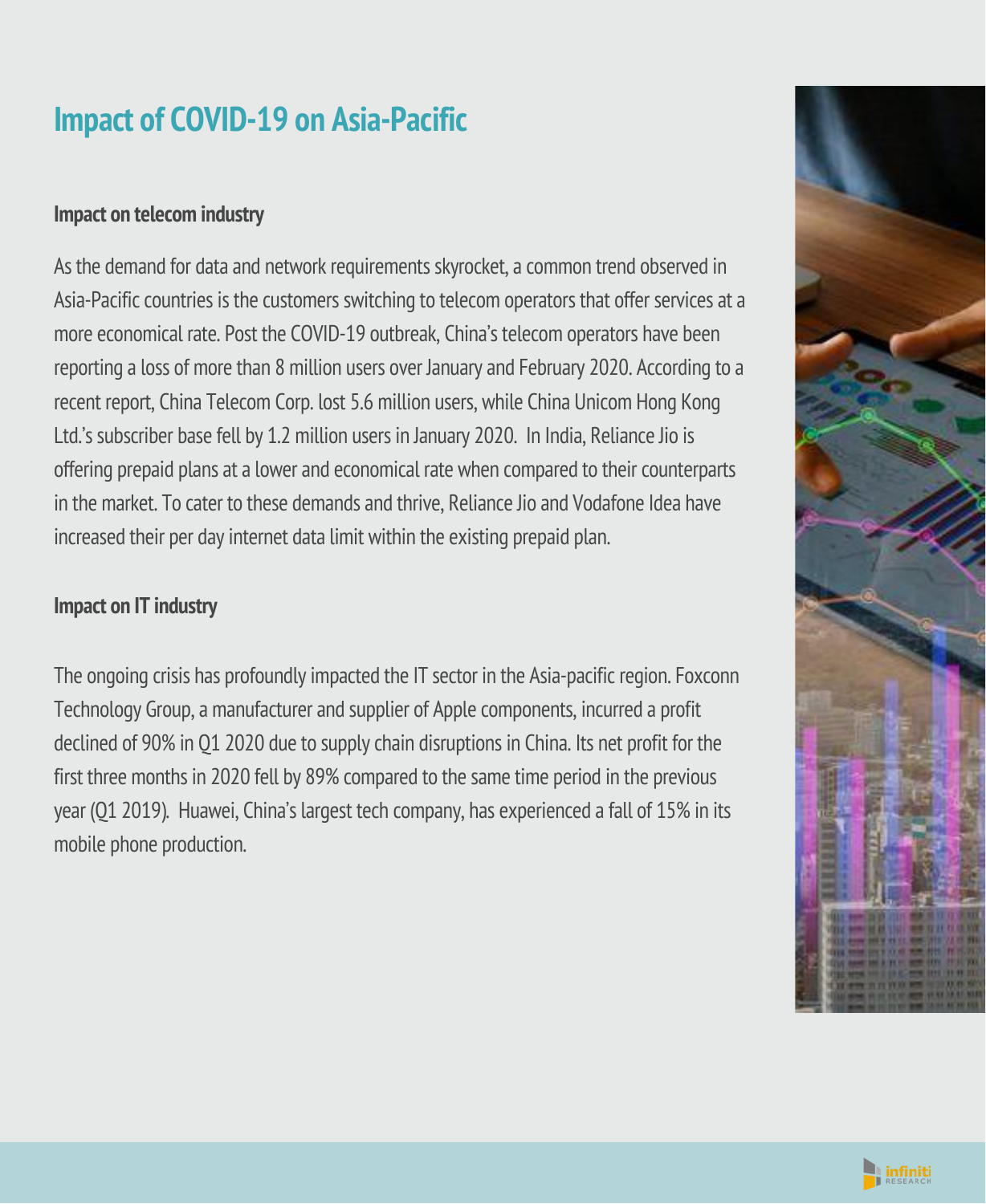### **Strategies adopted by companies to streamline their supply chain**



#### **Strategies adopted by telecom companies**

The COVID-19 pandemic has rapidly and sharply reduced new customer sign-ups and increased customer attrition for telcos, unexpectedly pausing and altering typical quarterly dynamics. The keyto rebound is to understand each customer segment's value, customize products and services, and redesign decision-making processes to prioritize impact on consumers. Here's what players in the telecom sector are doing to revive business:

· Many telecom companies such as Vodafone idea and Comcast have planned to diversify their supply chains. For instance, due to transportation restrictions, especially in China, Vodafone Idea and Bharti Airtel have to buy key items such as 4G switches, radio equipment, and MIMO systems from the European suppliers. Thiscan increase network gear procurement costs by 10%– 15%

· In the Netherlands, Ericsson is working along with operators to ensure proper network management. Owing to the presence of multiple production sites across the world, companies supply chain had very less impact amid COVID-19

· Verizon Media decided to extend its planning cycle from three months to six months to deal with supplychain disruptions

· Comcast is strengthening relationships with vendors and identifying potential subcontractors to increase diversity at all levels across the supplychain

· Telstra is using cognitive technology from IBM for efficient distribution of spares and other materials needed to maintain its network.

Recommendation by Infiniti's industry experts: Companies that have significant suppliers in the impacted region of China, such as Vodafone Idea, Comcast, and Ericsson should move to identify alternative suppliers in less-affected areas. Several telecom vendors are also increasing their investment in network infrastructure and network capacity expansion to meet demand and ensure uninterrupted mobile/broadband connectivity. Increasing networkcapacity will help in the growth of customer base as well as retain the existing telecom customers. Further, experts at Infiniti Research conclude that investing in emerging network technologies will help telecom vendors such as Vodafone Idea to be prepared for 5G launch across countries.